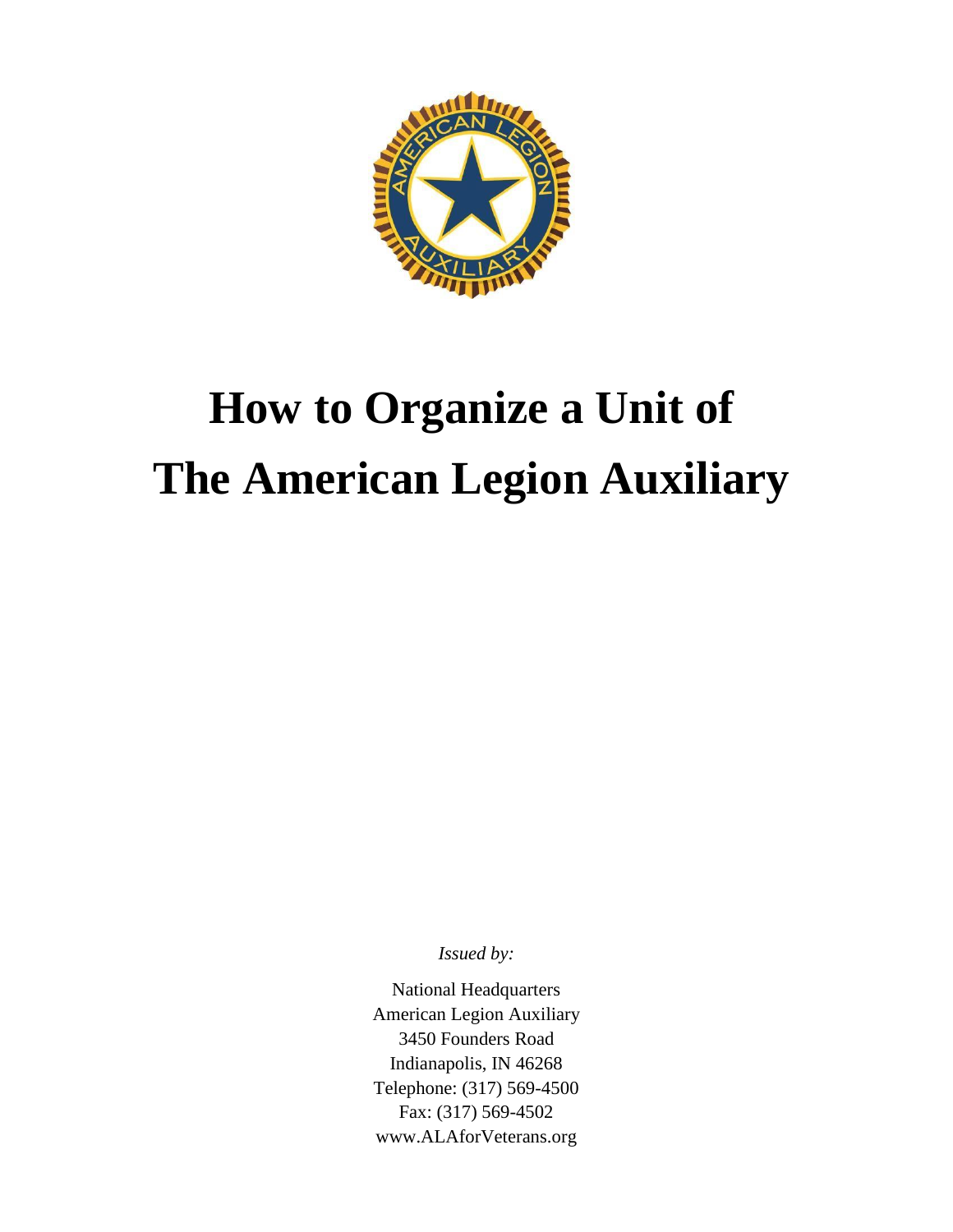## **How to Form a Unit**

The American Legion Post must vote in favor of organizing an Auxiliary Unit. After the Post votes to organize the Unit, the Post Commander or Adjutant notifies the Department President or the Department Secretary. The Department Secretary will send a New Unit Kit that includes information needed to form the Unit to the Post officer. She will notify the Department Representative (District/County President or Unit Development & Revitalization Committee member) so she can work with the Post in organizing the Unit.

When the time and place of the informational and organizational meetings have been determined, a letter under the signature of the Commander and Adjutant should be mailed to all Post members, and a letter to Auxiliary members in the community who belong to the Department Headquarters Unit. Each letter should include the purpose, date, time and place of the two meetings and extend an invitation to become a charter member of the new Unit. (See appendix for sample letters). The Post is encouraged to publicize the meetings in the local media.

The Post Commander and Adjutant should attend these meetings to assist with the organization of the Unit. Other Post members are welcome to attend. The Commander and Adjutant must sign the charter application. The Adjutant, or other Post officer, needs to sign the membership applications to verify proper eligibility.

## Informational Meeting:

The Department Auxiliary representative (District/County President or Unit Development and revitalization Committee member) should chair this meeting. The following should be discussed:

#### The National Constitution limits eligibility to the following:

1. Women who of their own right are eligible for membership in The American Legion.

2. Mothers, spouses, daughters, sisters, granddaughters, and grandmothers of members of The American Legion, and deceased veterans having served during the listed war periods.

April 6, 1917 – November 11, 1918 (World War I) Any time after December 7, 1941: (World War II)

(U.S. Merchant Marines) (Korean War) (Vietnam War) (Grenada/Lebanon) (Panama) (Desert Shield/Storm/War on Terror)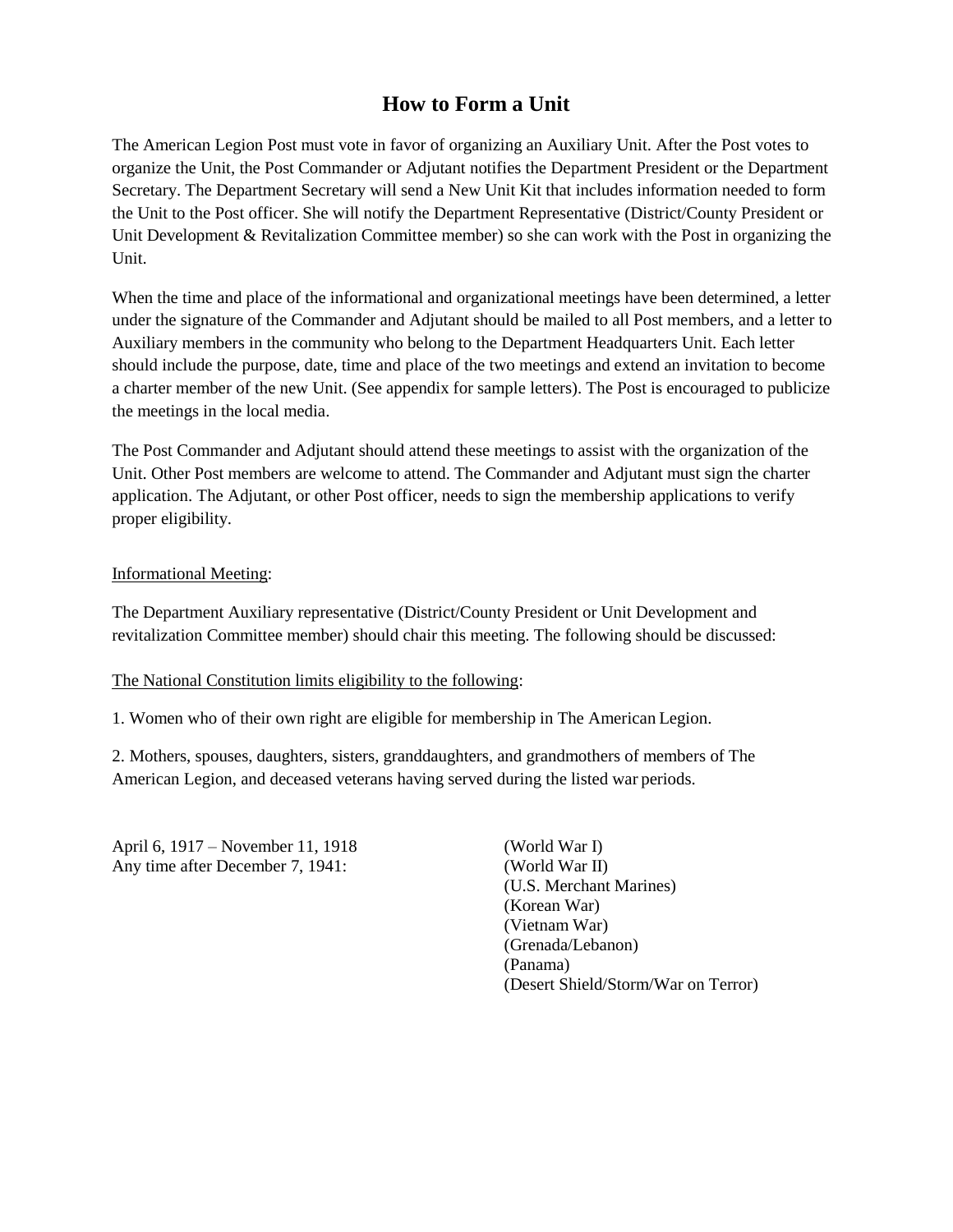## Membership Classes:

The National Constitution provides for two classes of membership: Senior and Junior.

- o Senior membership shall be composed of members over the age of eighteen; provided, however, that a spouse under the age of eighteen years, shall be classed as a Senior member.
- o Junior Membership shall consist of those members under the age of eighteen years.

## Application:

All new members must complete an individual membership application. The application is to be signed by the member and the Post Adjutant or other Post officer.

## Dues:

Unit will set amount of dues for Senior and Junior members. The amount must include the National per capita for Seniors and Juniors and Department, District/County per capita and any Department, District/County assessment. The National per capita dues for Senior members includes a subscription to the American Legion Auxiliary magazine.

## Formation of Unit:

- 1. A minimum of 10 Senior members is required to form a Unit. Any number of transferred members may be designated as charter members and can count as the 10 Senior Members. Junior members can also be charter members.
- 2. Discuss becoming an officer with these potential members.
- 3. Set date, time and place for the organizational meeting, and date, time and place of the Unit meeting for the next several months.
	- The organizational meeting should be held no later than three to four weeks after the informational meeting.

## Organizational Meeting:

The Department Auxiliary representative should chair this meeting. The following business should be transacted:

- 1. Introductions: Department/District/County Auxiliary officers and Post Commanderwho introduces other Post officers.
- 2. Initiation Ceremony conducted by the District/County President. If she isn't present, the highestranking officer present conducts the ceremony.
- 3. Department representative conducts the election of Unit officers as mandated by their Department Constitution and Bylaws. Newly elected President appoints non-elected officers.
- 4. Installation of Officers is conducted by the District/County President. If she isn't present,the highest-ranking Department officer present conducts the installation. Afterinstallation, the newly elected officers assume their duties.
- 5. Explain the necessity for a Unit Constitution and Bylaws to govern Unit activities. At the third meeting, suggest the President appoint a committee to develop the Constitution. The Unit mentor will be available to offer guidance. (A sample can be found in the Unit Handbook of the American Legion Auxiliary.)
- 6. A short business session is to be conducted by the new President. Information to cover:
	- o Confirm amount of Unit dues
	- o Confirm date, time and place of Unit meeting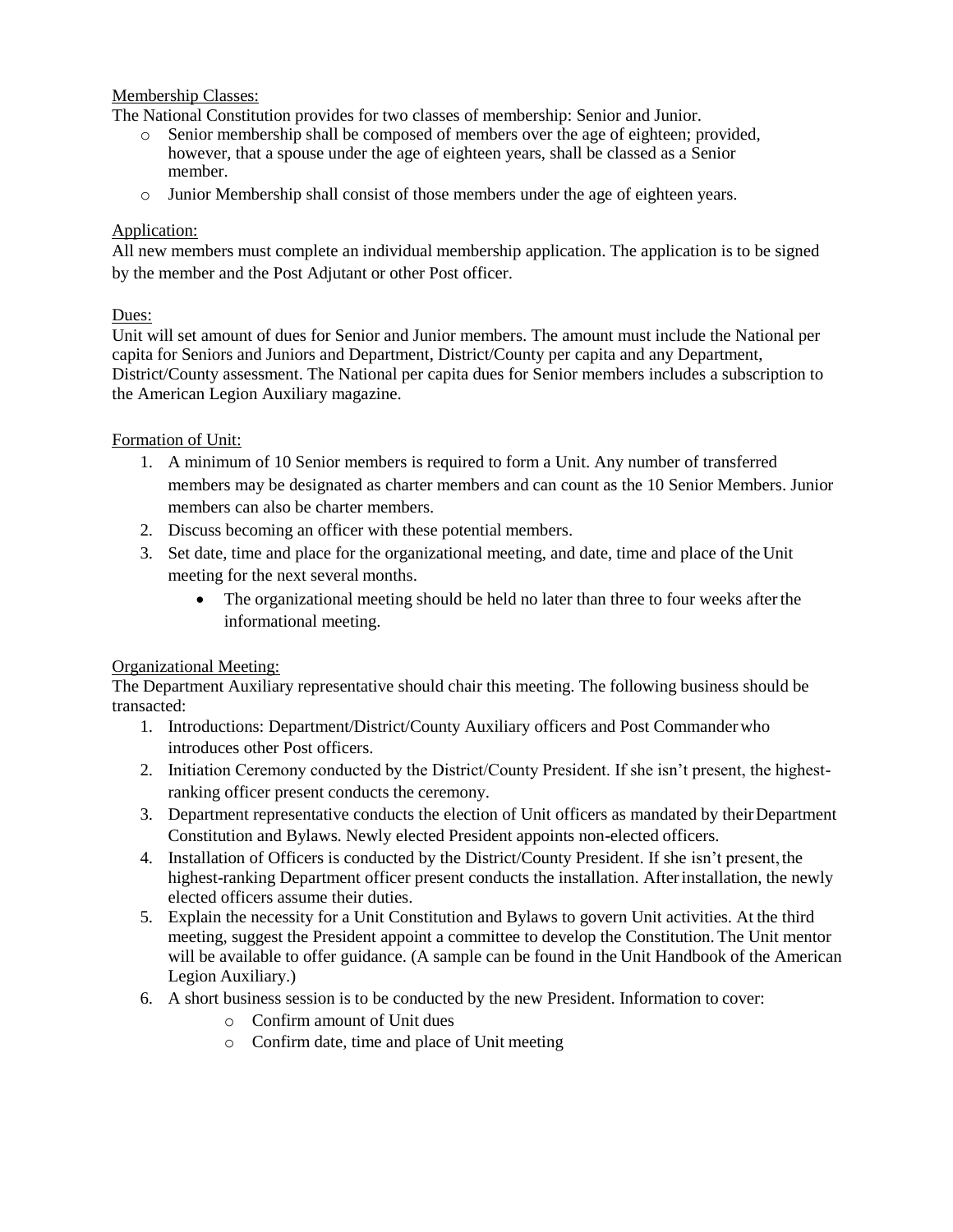- o Determine closing date for accepting charter members (National Constitution provides that the charter of a new Unit must be closed thirty (30) days after it has been signed by the Post Commander.)
- o Unit Secretary distributes signed membership cards to new members present
- 7. After the meeting has adjourned the Unit Secretary, with help from Departmentrepresentative, completes the following paperwork:
	- o **Three** copies of the charter application signed by Post Commander, Adjutant and Unit President. Charter Application must include names and addresses of all chartermembers.
	- o Membership applications signed by Post Adjutant or other Post officer for at least 10 Senior members. However, members that are transferring to the new unit will not have to fill out a new application.
	- o Dues for each new member application (includes National, Department and District/County per capita and any Department/District/County assessments).
	- o Charter fee as determined by Department Headquarters.
	- o Completed Unit Data Form.
	- o Officer list and any other Department/District/County forms.

*The Unit must take the same name, number and location as The American Legion Post to which it is attached, and these will appear on the charter. The National President and National Secretary will issue the charter on receipt of the charter application, duly attested by the Department President, accompanied by membership applications and National dues for all new members.*

Along with the charter, the Unit will receive a copy of the charter application bearing the endorsement of National and Department officers, form SS-4, instructions for form SS-4, and tax and bond information for units.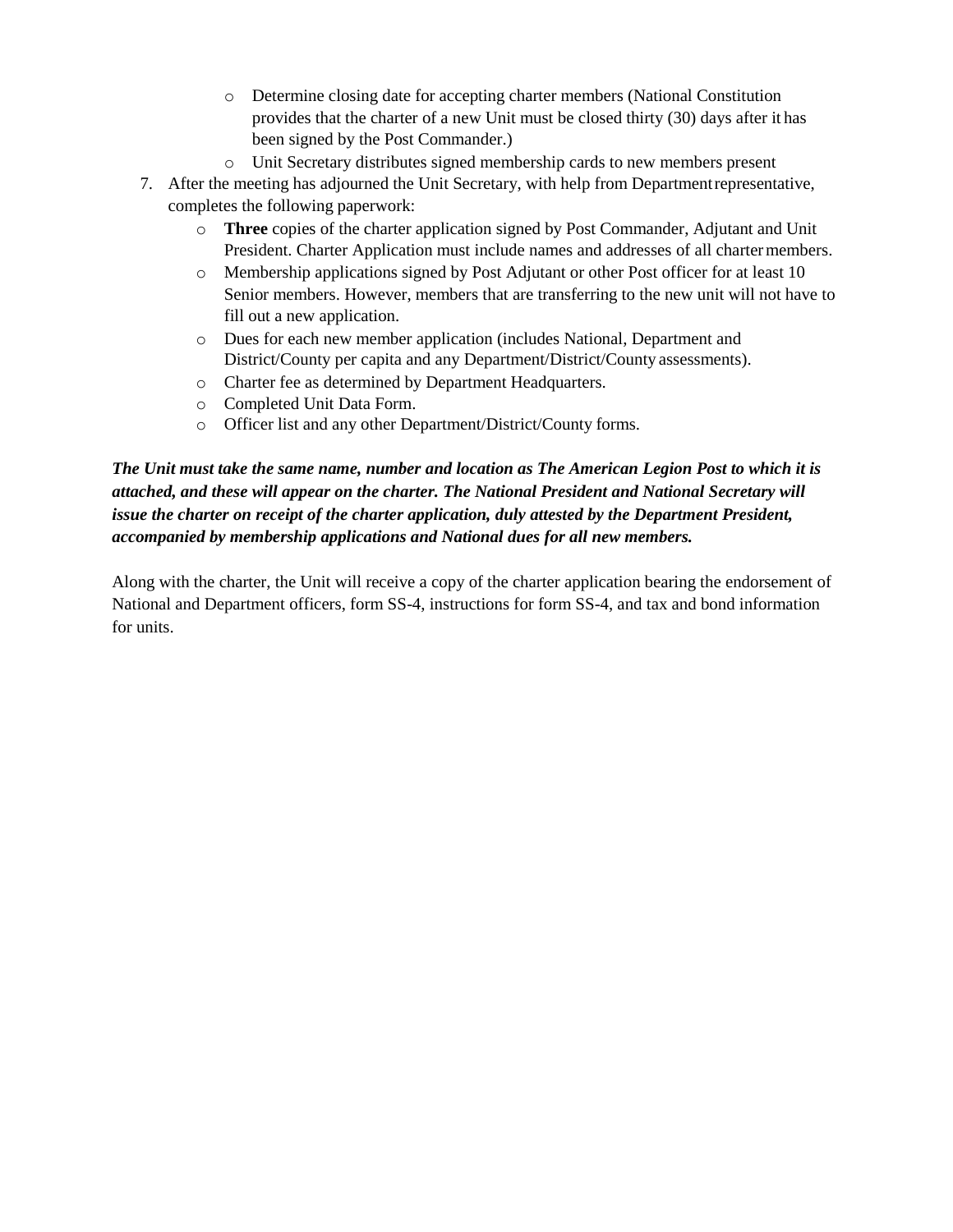## **Applying for a New Charter**

## **Instructions for Unit**

When a new Unit is being chartered, the following documents are to be submitted to their American Legion Auxiliary Department Headquarters.

- Charter Application
- Membership Applications
- Membership Cards
- Membership Dues
- Charter Fee
- Unit Data Form
- Unit Officer List and other forms required by Department
- 1. Charter Application: Typewritten in triplicate, front and back. The front page of the application, Article XI of the Bylaws, Section 2 should include:
	- Name of The American Legion Post to which the Unit is attached.
	- The Post number and name of Department.
	- Signature and complete address of Unit President.

List the names of the additional new members with their complete address. On the last line in this section, type in Unit location and date. On the reverse side of the charter application, the First Endorsement is to be completed and signed by the Post Commander and attested by the Post Adjutant.

- 2. Membership Applications: Each prospective new member listed on the Charter application must have a completed membership application, unless they are a transfer. Application must be signed by the member and a Post officer to be valid. Eligibility on each member is to be verified by Post officer before submitting application to Department Headquarters.
- 3. Membership Dues: Unit will set amount of dues for Senior and Junior members. The amount must include the National per capita for Seniors and Juniors and Department, District/County per capita and any Department, District/County assessment.
- 4. Charter Fee: Amount of charter fee is determined by the Department and should be sent to Department Secretary. An additional fee is charged to have an inscribed Charter Roll. Contact your Department Headquarters for the amount of this fee. A separate typed list of names is required for the Charter Roll.
- 5. Unit Data Form: This form is used to obtain the contact information of the person to be listed on the National renewal notices. This person must be a current member. Dues amount for Senior and Junior dues is to be listed on the form

After completion of all documents, the Unit is to submit them to the Department Secretary. She will verify that all are correct and then forward them to National Headquarters to be processed.

**Note**: The National Constitution provides that the Charter of a new Unit must be closed thirty days after it has been signed by the Post Commander. Only members joining within this time frame can be classed as charter members and have their name on the charter.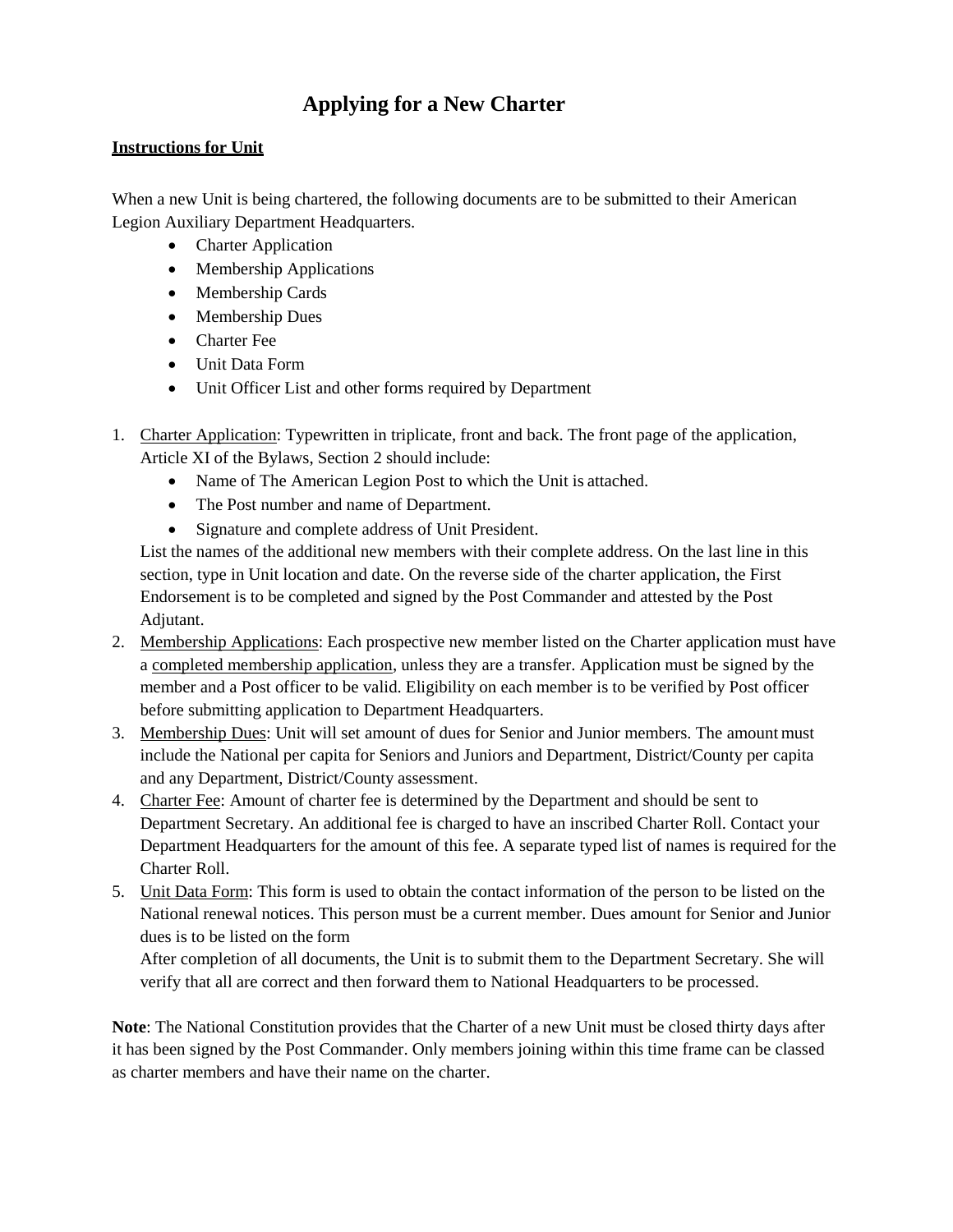## **New Unit Process/Checklist**

## **Unit**

Obtain Charter Application online at [https://www.alaforveterans.org](https://www.alaforveterans.org/)

Print off 3 copies of the charter application

Fully complete all 3 copies of the charter application

Have all 3 copies signed by the Post Commander and attested by the Post Adjutant.

Collect all new member applications (both Juniors and Seniors), or transfer forms signed by the members transferring from another unit. (Along with the dues for those members who still owe for the current year)

*Note:* a minimum of 10 senior members is required to form a new unit

Send the following to your Department Headquarters:

- $\geq$  3 signed copies of the fully completed charter application
- ➢ All completed member applications or transfer forms
- ➢ Department and National portion of dues for each member
- $\triangleright$  Completed form or letter indicating the Unit's total annual dues amount for each Junior and each Senior
- $\triangleright$  Charter application fees

*Note:* Charter fee is \$10 and roll is \$10 for up to 20 names with an additional \$0.50 for each name over 20.

## **Department**

When Charter application packet is received, make sure it includes:

The application, fully completed and signed

All new unit member applications

Dues payment for each member that includes Department and National portion

Payment for charter fees

A letter or form that indicates the Unit's total annual dues amount for seniors and juniors

Then:

Have the Department President sign the charter application

Prepare check for national portion of dues; make check payable to "National Treasurer" (As of membership year 2019, national dues are \$12.00 per Senior, \$2.50 per Junior)

Send charter application, member applications, charter fees, dues payment and unit dues information to the Membership Division at National Headquarters

## **National Headquarters will:**

Verify that Department has submitted 3 copies of fully completed and signed charter application, member applications, unit dues information, payment for national portion of dues, and charter fees payment.

Compare the names of each membership application to the names listed on the charter application

Calculate the total national dues required to make sure dues payment is correct.

Verify that payment for charter application and roll fees is correct.

Check that the charter packet includes information on the Unit's dues amount for both Junior and Senior members

Create the new unit in the database (ALAMIS) and enter all charter members into the new unit

Have the National Secretary sign the new charter

Affix seals to the charter and send to the Department Headquarters

## *\*Departments are responsible for making new membership cards for unit members*

*Note*: new member applications will be returned to the Department along with the Charter and roll.